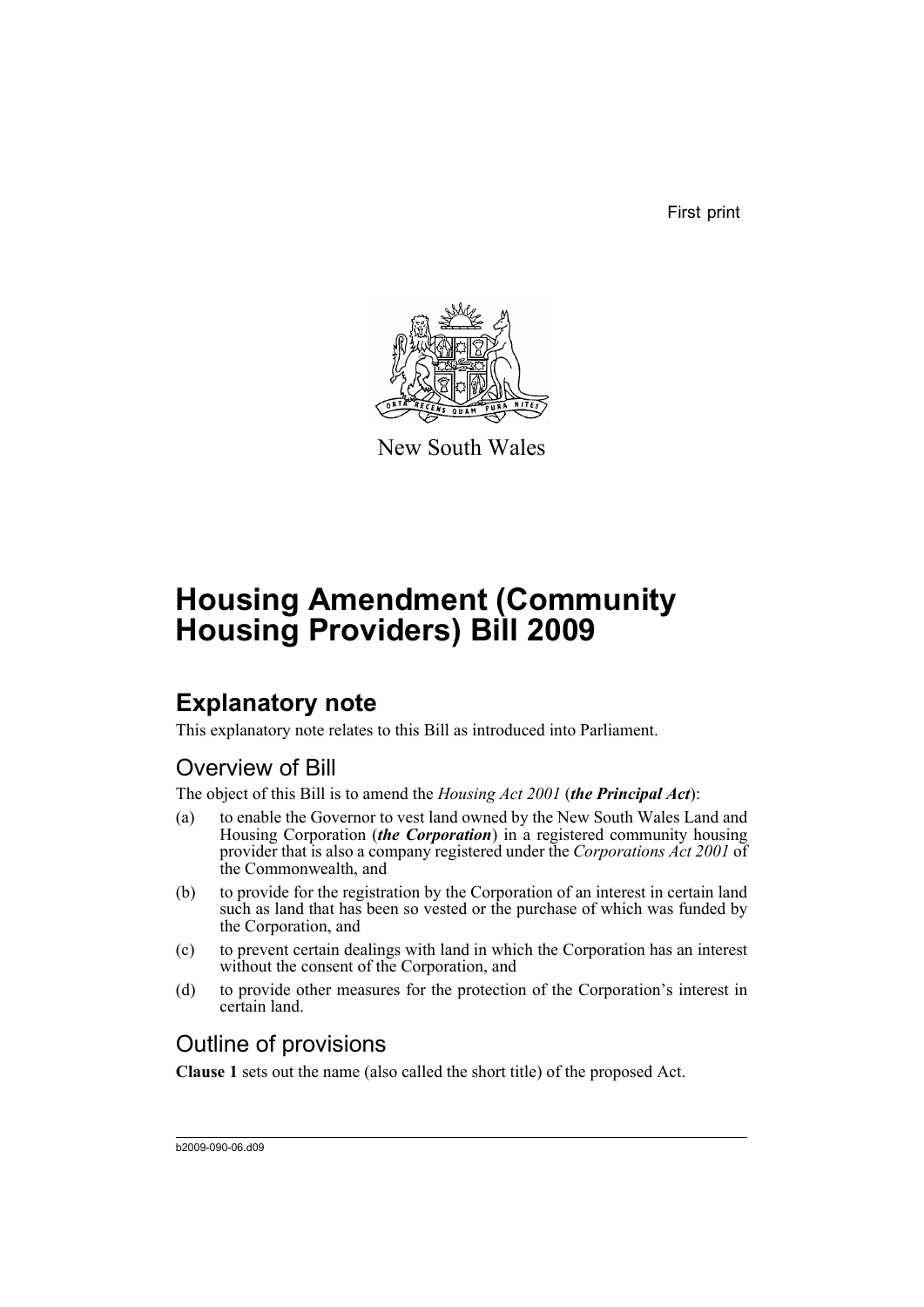Explanatory note

**Clause 2** provides for the commencement of the proposed Act on the date of assent to the proposed Act.

## **Schedule 1 Amendment of Housing Act 2001 No 52**

**Schedule 1 [1]** makes an amendment by way of statute law revision.

**Schedule 1 [2]** inserts proposed section 67AA into the Principal Act which defines certain terms used in the amendments made by the proposed Act.

**Schedule 1 [3]** amends section 67C of the Principal Act to require the Registrar of Community Housing (*the Registrar*) to include in the register of community housing providers a copy of each notice of intent to cancel the registration of a community housing provider issued under section 67F of the Principal Act.

**Schedule 1 [4]** substitutes section 67F of the Principal Act which currently enables the Registrar to notify a registered community housing provider if it is failing to comply with the Principal Act or the regulations. The Registrar may then issue a notice of intent to cancel the provider's registration if the relevant matters are not rectified within a specified time. The Registrar may take action to cancel the registration without waiting for the relevant periods to expire if the failure to comply is serious and requires urgent action.

The amendments enable the Registrar to issue a notice of intent to cancel registration that allows a further period to address compliance matters if the community housing provider appoints a special adviser with specified qualifications in accordance with proposed section 67FA to assist it in addressing those matters. The amendments also enable the Registrar to issue a notice of intent to cancel registration without giving a prior notice if the failure to comply concerned is serious and requires urgent action.

**Schedule 1 [5]** inserts proposed section 67FA into the Principal Act which deals with the appointment of a special adviser by a community housing provider. The person appointed must be independent of the community housing provider.

**Schedule 1 [6]** amends section 67G of the Principal Act to enable the Registrar to cancel the registration of a community housing provider if the provider has not appointed a special adviser within the time specified in a notice of intent to cancel registration issued to the provider.

**Schedule 1 [7]** inserts proposed section 67GA into the Principal Act to require the Registrar to give to the Corporation copies of certain documents relating to action taken by the Registrar in respect of community housing providers, such as each notice of intent to cancel registration.

**Schedule 1 [8]** inserts proposed section 67HA into the Principal Act which sets out the circumstances in which the Corporation is taken to have an interest in land of a community housing provider for the purposes of Part 9A (Community housing) of the Principal Act. Those circumstances are where land owned by the Corporation has been vested in the community housing provider under the Principal Act, where land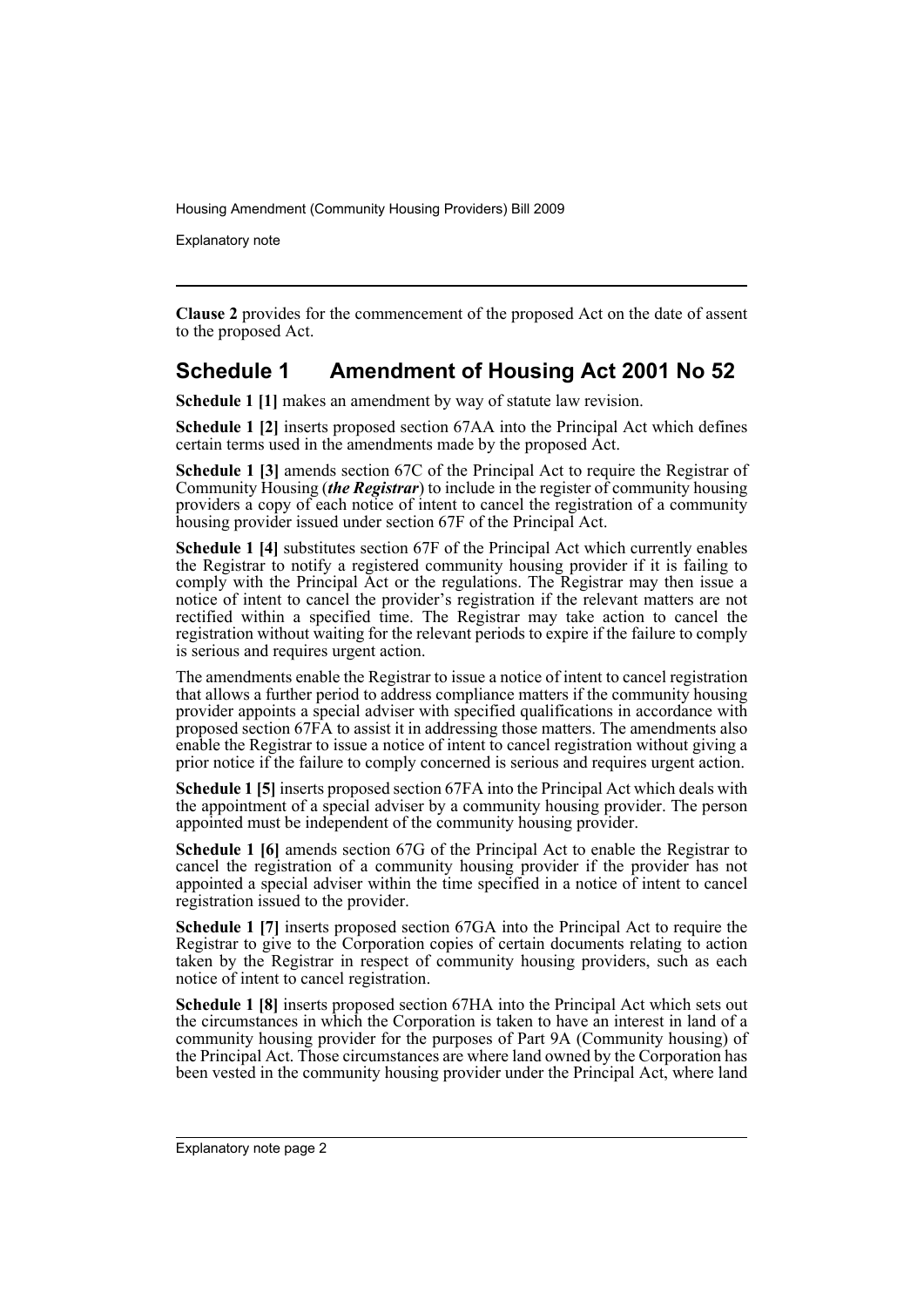Explanatory note

has been acquired by the community housing provider using funds of the Corporation, where the Corporation makes improvements on the land or where a community housing agreement identifies the land as being land in which the Corporation has an interest.

**Schedule 1 [9]** amends section 67J of the Principal Act to provide that the Corporation may enter into a community housing agreement with a registered community housing provider for the purposes of providing assistance (as is currently the case under section 67I of the Principal Act) and with respect to land that has been vested or transferred by order, or in accordance with an instruction given, under Part 9A of the Principal Act.

**Schedule 1 [10]** inserts proposed sections 67K–67N into the Principal Act.

**Proposed section 67K** enables a community housing agreement to contain conditions relating to land in which the Corporation has an interest and specifies some examples of the types of conditions that may be included.

**Proposed section 67L** prevents a community housing provider from transferring or otherwise dealing with land in which the Corporation has an interest without the Corporation's consent.

The Corporation may register its interest in the land on the Register kept under the *Real Property Act 1900* and, if the interest is registered, the Registrar-General is not to register any dealing with the land unless the consent of the Corporation has been obtained to the dealing.

**Proposed section 67M** enables a community housing agreement to provide that land of a community housing provider that is a party to the agreement is to be charged with the payment of money that is or may become payable under the agreement. If the land is land to which the *Real Property Act 1900* applies, the charge over the land is to be registered in accordance with that Act.

**Proposed section 67N** states that a community housing agreement is binding on the community housing provider that is a party to the agreement and enables the Corporation to monitor the activities of a community housing provider to determine whether it is complying with the terms of the agreement.

**Schedule 1 [11]** inserts proposed Divisions 4–6 into Part 9A of the Principal Act.

**Proposed Division 4** consists of the following proposed sections:

**Proposed section 67O** enables the Governor, by order published in the Gazette, to vest land owned by the Corporation in a registered community housing provider that is also a registered company under the *Corporations Act 2001* of the Commonwealth.

**Proposed section 67P** states the effect of the vesting, including that the rights and liabilities of the Corporation in relation to the land become the rights and liabilities of the community housing provider in which the land is vested.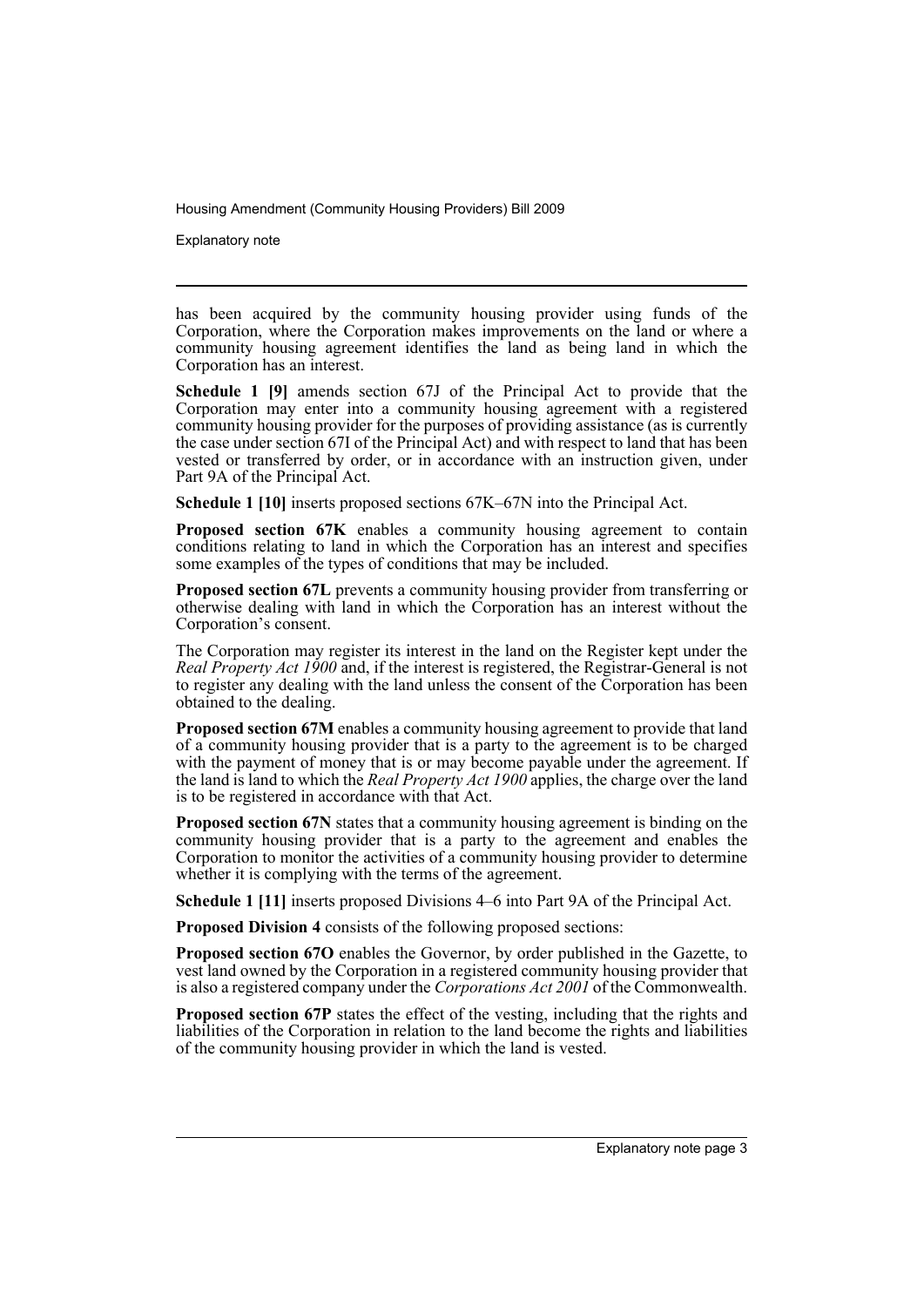Explanatory note

**Proposed Division 5** contains the following proposed sections:

**Proposed section 67Q** enables the Director-General of the Department of Human Services to require, by notice in writing, a registered community housing provider or an officer of the community housing provider to provide specified information and records relating to the assets and liabilities of the community housing provider or any financial matter relating to the community housing provider or to take specified measures to facilitate the Director-General's access to such information.

**Proposed section 67R** enables the Corporation to give instructions to a community housing provider that holds land in which the Corporation has registered an interest under proposed section 67L, or an officer of such a community housing provider, if the Corporation cancels the registration of the provider, the provider becomes insolvent or the land has been vested in or transferred to the provider under Part 9A of the Principal Act and the provider has failed to enter into a community housing agreement with the Corporation in respect of the land within a specified period. The instructions may require the transfer of the land to the Corporation or a specified registered community housing provider or compliance with a term or condition of a community housing agreement that is binding on the community housing provider. An officer of a community housing provider includes a receiver, liquidator or administrator of the community housing provider.

**Proposed section 67S** declares proposed sections 67Q and 67R to be Corporations legislation displacement provisions for the purposes of section 5G of the *Corporations Act 2001* of the Commonwealth. The effect of the declaration is to enable those proposed sections to prevail despite any inconsistencies with the Commonwealth Act.

**Proposed Division 6** consists of the following proposed sections:

**Proposed section 67T** contains provisions relating to the operation of proposed Divisions 4 and 5 including provisions that ensure that the operation of those proposed Divisions will not give rise to any claim for compensation or be taken as a breach of contract.

**Proposed section 67U** provides that no duty is payable under the *Duties Act 1997* in relation to vestings or transfers of land under proposed Division 4 or 5.

**Proposed section 67V** provides that no compensation is payable by the Crown in connection with the operation of Part 9A of the Principal Act.

**Schedule 1 [12]** amends Schedule 3 to the Principal Act to enable regulations of a savings or transitional nature to be made consequent on the enactment of the proposed Act.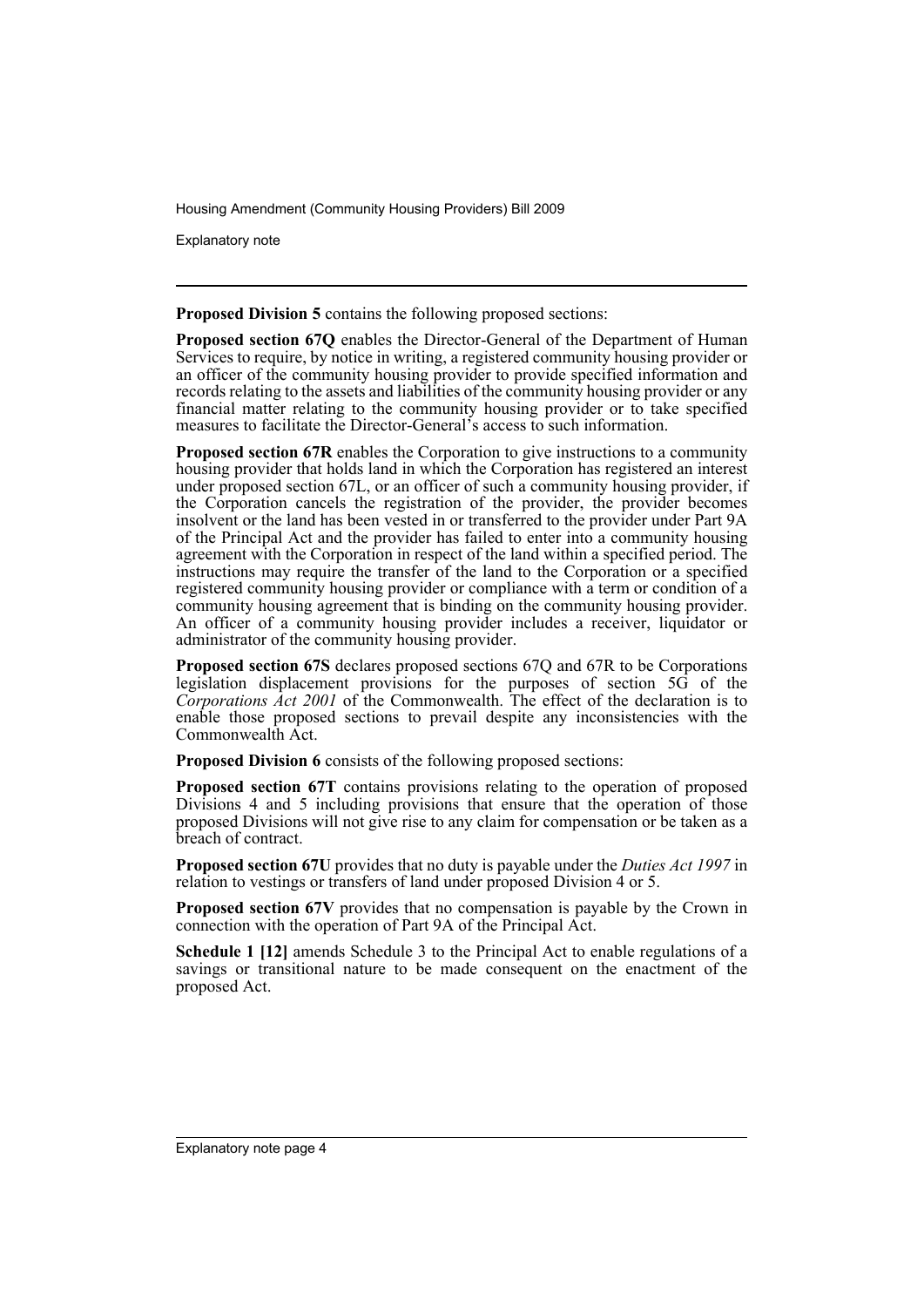First print



New South Wales

# **Housing Amendment (Community Housing Providers) Bill 2009**

## **Contents**

|                                                | Page |
|------------------------------------------------|------|
| Name of Act                                    |      |
| 2 Commencement                                 |      |
| Schedule 1 Amendment of Housing Act 2001 No 52 |      |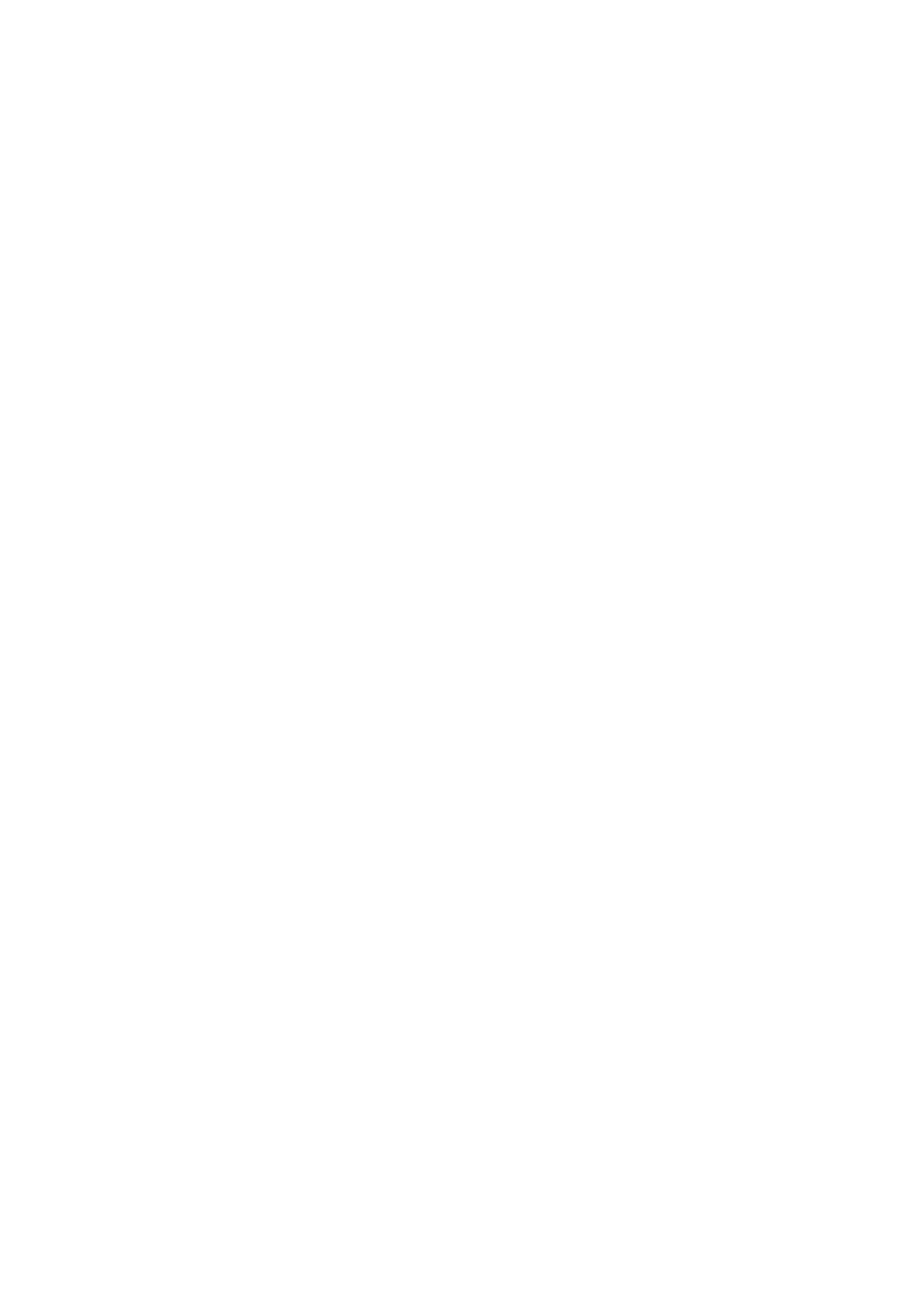

New South Wales

## **Housing Amendment (Community Housing Providers) Bill 2009**

No , 2009

## **A Bill for**

An Act to amend the *Housing Act 2001* to make further provision in relation to community housing providers; and for other purposes.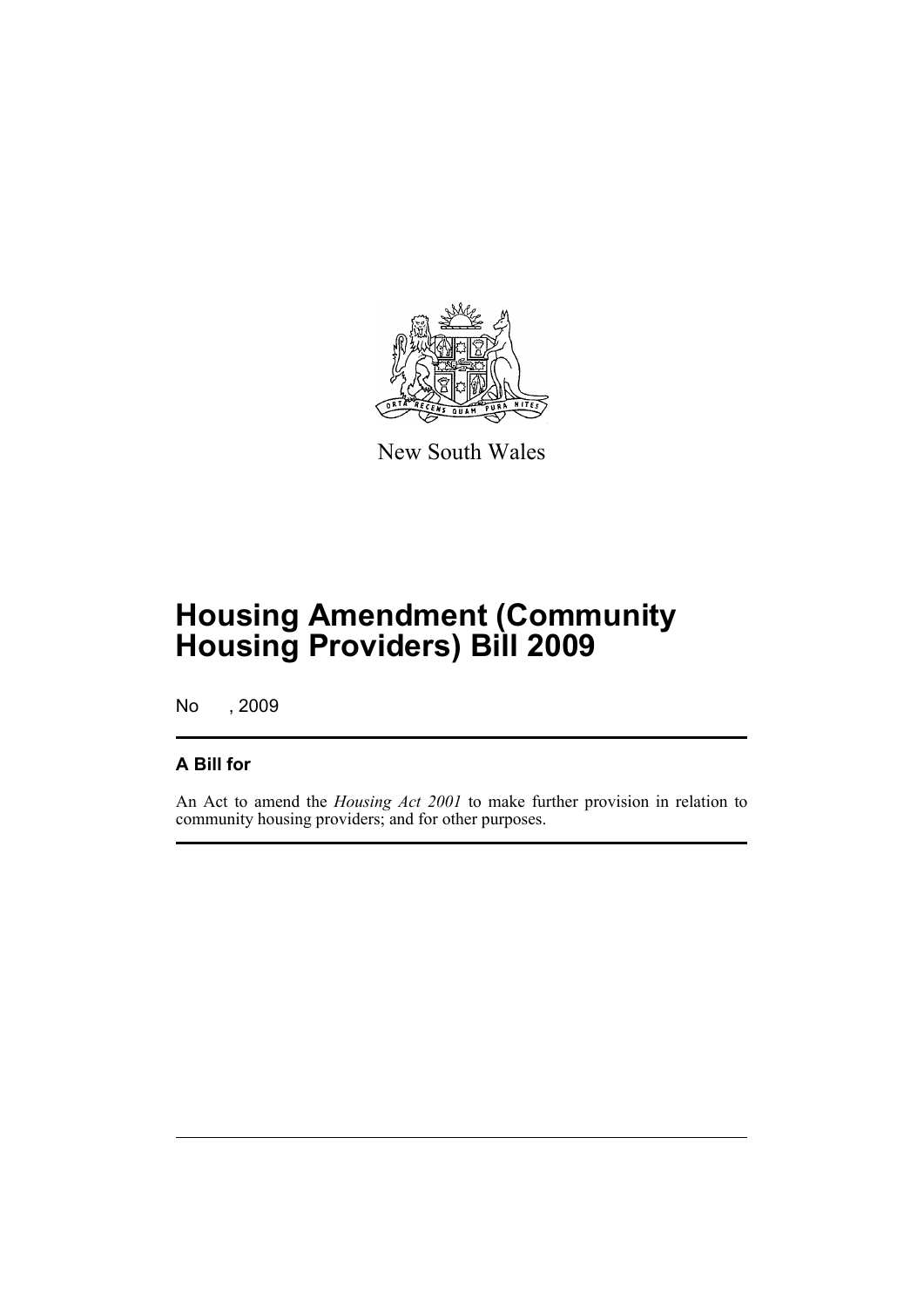<span id="page-7-1"></span><span id="page-7-0"></span>

| The Legislature of New South Wales enacts: |                                                                             |                     |
|--------------------------------------------|-----------------------------------------------------------------------------|---------------------|
|                                            | Name of Act                                                                 | $\mathcal{P}$       |
|                                            | This Act is the Housing Amendment (Community Housing Providers)<br>Act 2009 | 3<br>$\overline{4}$ |
|                                            | <b>Commencement</b>                                                         | 5                   |
|                                            | This Act commences on the date of assent to this Act.                       | 6                   |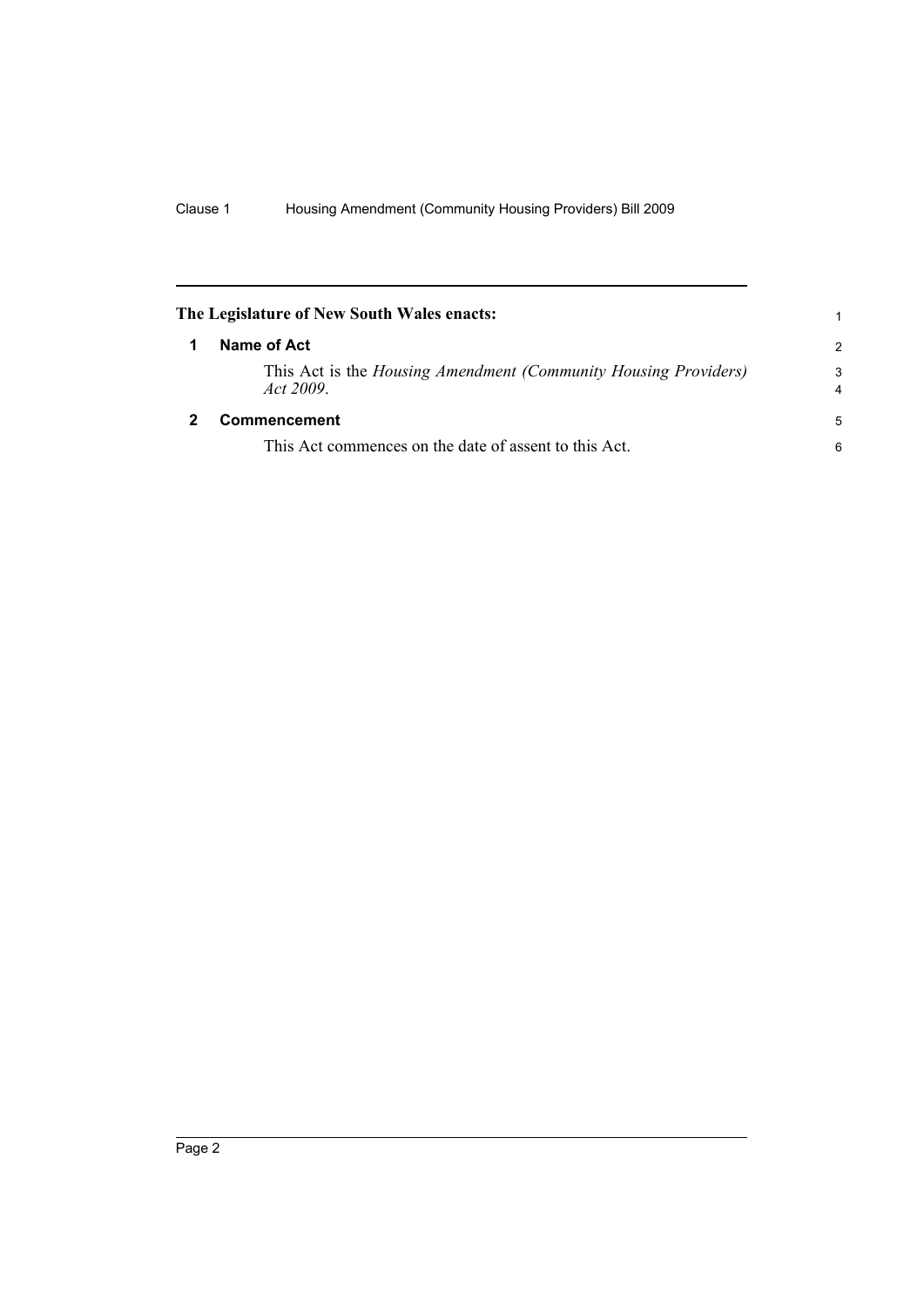Amendment of Housing Act 2001 No 52 Schedule 1

<span id="page-8-0"></span>

|     | <b>Schedule 1</b>  | <b>Amendment of Housing Act 2001 No 52</b>                                                                                                                                                                                                                                                            | 1                          |
|-----|--------------------|-------------------------------------------------------------------------------------------------------------------------------------------------------------------------------------------------------------------------------------------------------------------------------------------------------|----------------------------|
| [1] |                    | <b>Section 3 Definitions</b>                                                                                                                                                                                                                                                                          | $\overline{2}$             |
|     |                    | Omit the definition of <i>Department</i> . Insert instead:                                                                                                                                                                                                                                            | 3                          |
|     |                    | <b>Department</b> means the Department of Human Services.                                                                                                                                                                                                                                             | 4                          |
| [2] |                    | Part 9A, Division 1A                                                                                                                                                                                                                                                                                  | 5                          |
|     |                    | Insert after the heading to Part 9A:                                                                                                                                                                                                                                                                  | 6                          |
|     | <b>Division 1A</b> | Interpretation                                                                                                                                                                                                                                                                                        | 7                          |
|     | 67AA               | <b>Definitions</b>                                                                                                                                                                                                                                                                                    | 8                          |
|     |                    | In this Part:                                                                                                                                                                                                                                                                                         | 9                          |
|     |                    | <i>assets</i> means any legal or equitable estate or interest (whether<br>present or future and whether vested or contingent and whether<br>personal or assignable) in real or personal property of any<br>description (including money), and includes securities, choses in<br>action and documents. | 10<br>11<br>12<br>13<br>14 |
|     |                    | <i>instrument</i> means an instrument (other than this Act) that<br>creates, modifies or extinguishes rights or liabilities (or would do<br>so if lodged, filed or registered in accordance with any law), and<br>includes any judgment, order or process of a court.                                 | 15<br>16<br>17<br>18       |
|     |                    | <i>land</i> includes:                                                                                                                                                                                                                                                                                 | 19                         |
|     |                    | (a)<br>a legal or equitable estate or interest in the land, or                                                                                                                                                                                                                                        | 20                         |
|     |                    | (b)<br>an easement, right, charge, power or privilege over, or in<br>connection with, the land.                                                                                                                                                                                                       | 21<br>22                   |
|     |                    | liabilities means any liabilities, debts or obligations (whether<br>present or future and whether vested or contingent and whether<br>personal or assignable).                                                                                                                                        | 23<br>24<br>25             |
|     |                    | <i>new owner</i> , in relation to land vested by an order under this Part,<br>means the community housing provider in which the land is<br>vested by the order.                                                                                                                                       | 26<br>27<br>28             |
|     |                    | notice of intent to cancel registration means a notice issued<br>under section 67F (3).                                                                                                                                                                                                               | 29<br>30                   |
|     |                    | notice of non-compliance means a notice issued under<br>section $67F(2)$ .                                                                                                                                                                                                                            | 31<br>32                   |
|     |                    | <i>officer</i> of a registered community housing provider has the same<br>meaning as the term <i>officer</i> of a corporation has in the<br>Corporations Act 2001 of the Commonwealth.                                                                                                                | 33<br>34<br>35             |

Page 3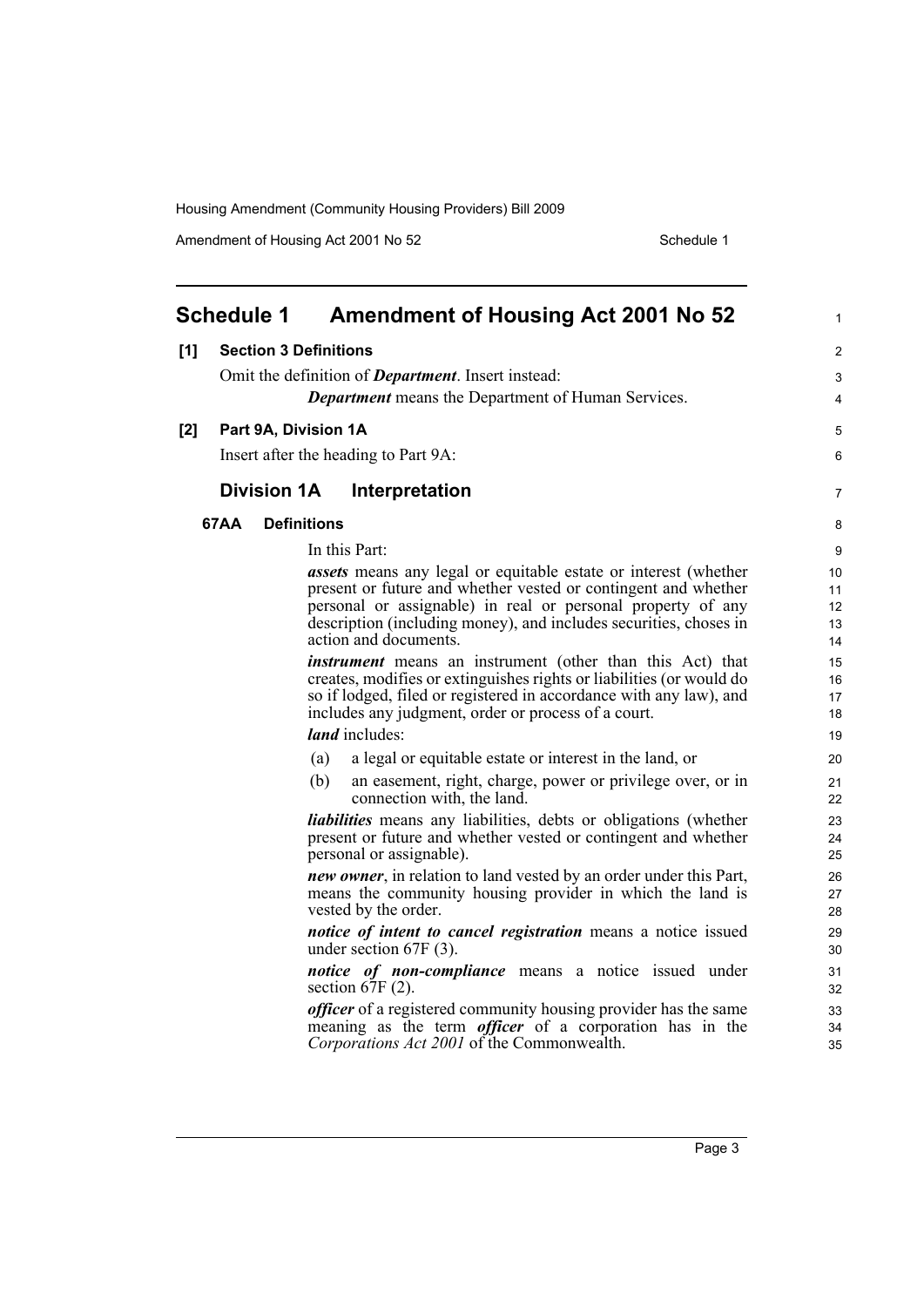Schedule 1 Amendment of Housing Act 2001 No 52

*rights* means any rights, powers, privileges or immunities (whether present or future and whether vested or contingent and whether personal or assignable). *vesting date*, in relation to land vested in a community housing provider by an order under this Part, means the date on which the vesting takes effect. **[3] Section 67C Register** Insert after section 67C (2): (2A) Without limiting subsection (2), the Registrar is to include in the register a copy of each notice of intent to cancel registration issued to a registered community housing provider. **[4] Section 67F** Omit the section. Insert instead: **67F Compliance with Act and regulations** (1) The Registrar may take action under this section if the Registrar reasonably believes that a registered community housing provider is not complying with this Act or the regulations. (2) The Registrar may issue to a registered community housing provider a notice in writing (a *notice of non-compliance*) identifying the matters required to be addressed in order to avoid cancellation of the provider's registration and specifying a period of at least 30 days in which those matters are to be addressed. (3) The Registrar may issue a *notice of intent to cancel registration* to a registered community housing provider if the Registrar is of the opinion that: (a) the provider has not addressed the matters identified in a notice of non-compliance issued to the provider within the period specified in the notice of non-compliance, or (b) the provider's failure to comply with this Act or the regulations is serious and requires urgent action. (4) A notice of intent to cancel registration is a notice in writing that identifies the matters that the Registrar considers warrant cancellation of the provider's registration and states: (a) that the provider's registration will be cancelled unless, within the period specified in the notice (being a period of at least 14 days), the provider satisfies the Registrar that its registration should not be cancelled, or 1 2 3 4 5 6 7 8 9 10 11 12 13 14 15 16 17 18 19  $20$ 21 22 23 24 25 26 27 28 29 30 31 32 33 34 35 36 37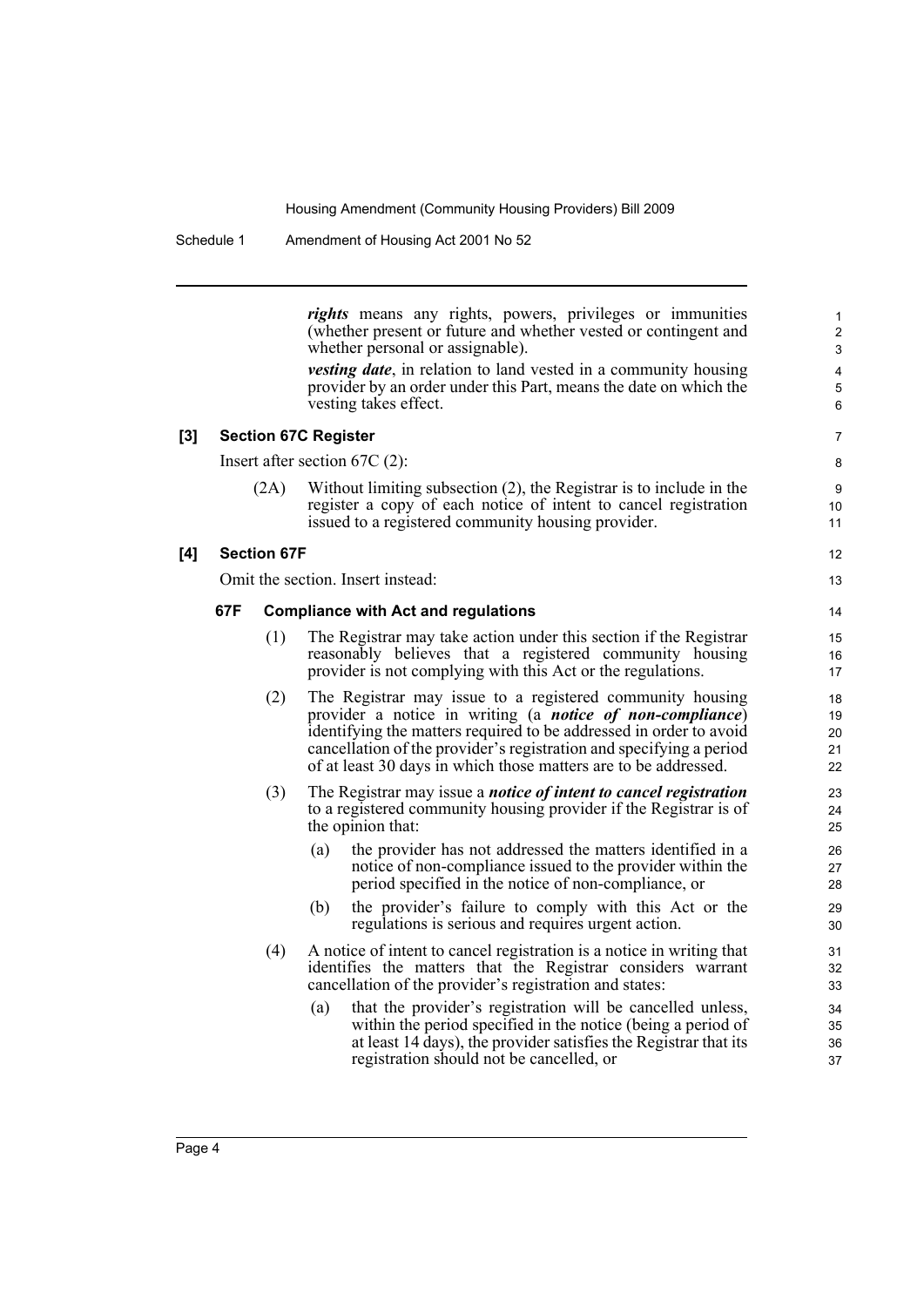Amendment of Housing Act 2001 No 52 Schedule 1

**[5]** 

|     |      |                     | (b)<br>that the provider's registration will be cancelled unless:<br>within the period specified in the notice (being a<br>(i)<br>period of at least 14 days), the provider appoints in<br>accordance with section 67FA a person with<br>qualifications of a kind specified in the notice as a<br>special adviser to assist the provider to address those<br>matters, and<br>within such further period specified in the notice,<br>(ii)<br>the provider reports to the Registrar on those matters<br>and satisfies the Registrar that its registration should<br>not be cancelled. | $\mathbf{1}$<br>$\boldsymbol{2}$<br>$\ensuremath{\mathsf{3}}$<br>4<br>$\mathbf 5$<br>6<br>$\overline{7}$<br>8<br>9<br>10<br>11 |
|-----|------|---------------------|-------------------------------------------------------------------------------------------------------------------------------------------------------------------------------------------------------------------------------------------------------------------------------------------------------------------------------------------------------------------------------------------------------------------------------------------------------------------------------------------------------------------------------------------------------------------------------------|--------------------------------------------------------------------------------------------------------------------------------|
|     |      | (5)                 | Any period specified in a notice under this section may be<br>extended in writing by the Registrar at the request of the<br>community housing provider concerned if the Registrar is<br>satisfied that there are good reasons for extending the period.                                                                                                                                                                                                                                                                                                                             | 12<br>13<br>14<br>15                                                                                                           |
| [5] |      | <b>Section 67FA</b> |                                                                                                                                                                                                                                                                                                                                                                                                                                                                                                                                                                                     | 16                                                                                                                             |
|     |      |                     | Insert after section 67F:                                                                                                                                                                                                                                                                                                                                                                                                                                                                                                                                                           | 17                                                                                                                             |
|     | 67FA |                     | Appointment of special adviser                                                                                                                                                                                                                                                                                                                                                                                                                                                                                                                                                      | 18                                                                                                                             |
|     |      | (1)                 | A special adviser is a person appointed by a registered<br>community housing provider for the purposes of a notice of intent<br>to cancel registration issued to the provider.                                                                                                                                                                                                                                                                                                                                                                                                      | 19<br>20<br>21                                                                                                                 |
|     |      | (2)                 | A special adviser is to be appointed to assist the provider in<br>complying with this Act and the regulations and, in particular, to<br>assist the provider in addressing the matters identified in the<br>notice of intent to cancel registration.                                                                                                                                                                                                                                                                                                                                 | 22<br>23<br>24<br>25                                                                                                           |
|     |      | (3)                 | A special adviser is to be a person who is independent of the<br>community housing provider.                                                                                                                                                                                                                                                                                                                                                                                                                                                                                        | 26<br>27                                                                                                                       |
|     |      | (4)                 | The costs relating to the appointment of a special adviser and<br>payable to a special adviser are payable by the community<br>housing provider.                                                                                                                                                                                                                                                                                                                                                                                                                                    | 28<br>29<br>30                                                                                                                 |
|     |      | (5)                 | The community housing provider is to give the special adviser<br>access to any accounts, records or other documents that the<br>special adviser considers necessary to inspect in order to carry<br>out his or her functions as special adviser.                                                                                                                                                                                                                                                                                                                                    | 31<br>32<br>33<br>34                                                                                                           |
| [6] |      |                     | <b>Section 67G Cancellation of registration</b>                                                                                                                                                                                                                                                                                                                                                                                                                                                                                                                                     | 35                                                                                                                             |
|     |      |                     | Insert "or to appoint a special adviser as referred to in section $67F(4)(b)$ " after<br>"cancelled" in section $67G(1)(d)$ .                                                                                                                                                                                                                                                                                                                                                                                                                                                       | 36<br>37                                                                                                                       |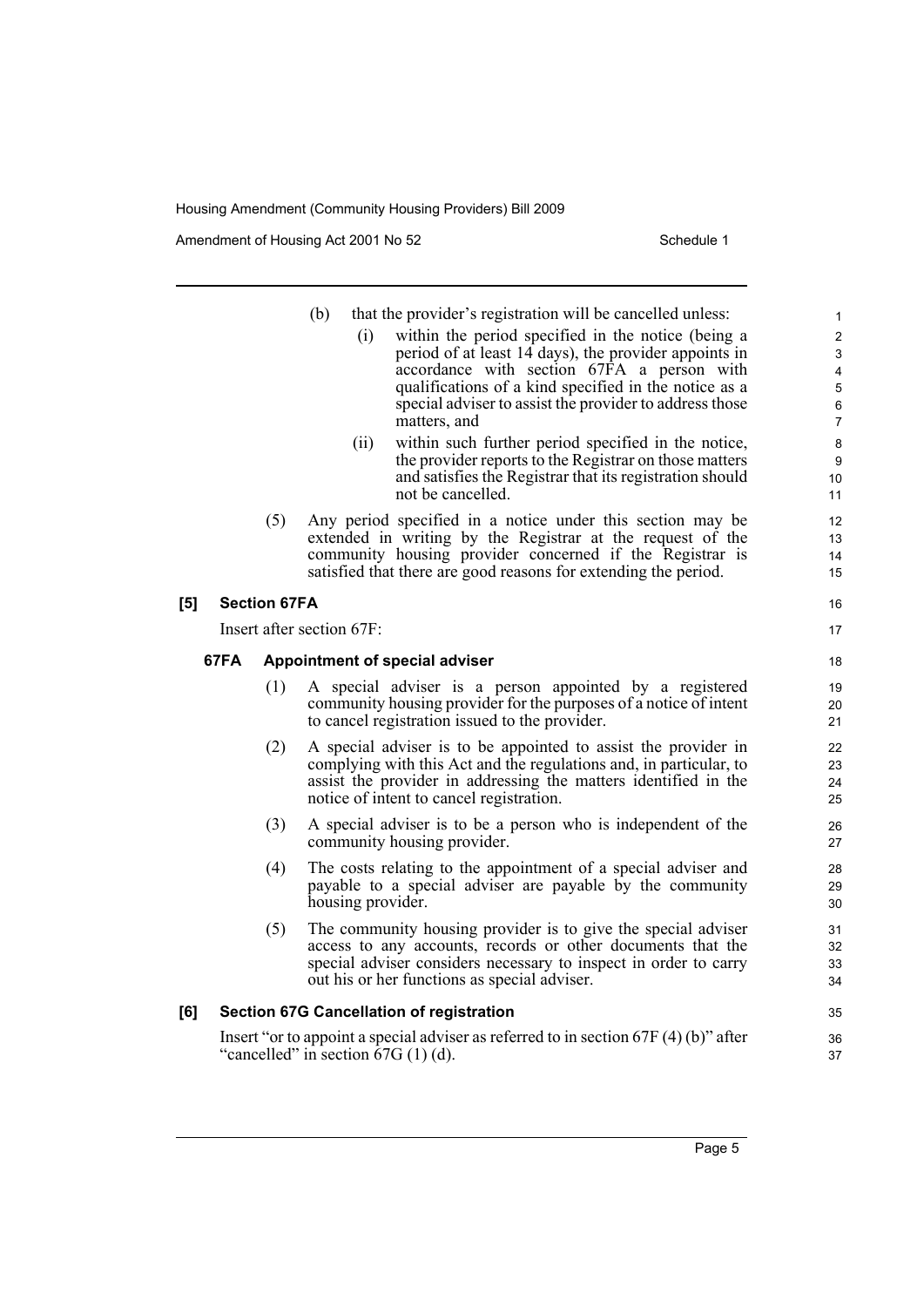Schedule 1 Amendment of Housing Act 2001 No 52

| [7] |      | <b>Section 67GA</b>        |     |                                                                                                                                                                                             | 1                    |
|-----|------|----------------------------|-----|---------------------------------------------------------------------------------------------------------------------------------------------------------------------------------------------|----------------------|
|     |      | Insert after section 67G:  |     |                                                                                                                                                                                             | $\overline{2}$       |
|     | 67GA |                            |     | Information to be provided to Corporation by Registrar                                                                                                                                      | 3                    |
|     |      |                            |     | The Registrar is to give the Corporation a copy of the following:                                                                                                                           | 4                    |
|     |      |                            | (a) | each notice of intent to cancel registration,                                                                                                                                               | 5                    |
|     |      |                            | (b) | each extension<br>granted by the Registrar<br>under<br>section 67F $(5)$ ,                                                                                                                  | 6<br>$\overline{7}$  |
|     |      |                            | (c) | each notice of cancellation of registration given by the<br>Registrar under section 67G (2).                                                                                                | 8<br>9               |
| [8] |      | <b>Section 67HA</b>        |     |                                                                                                                                                                                             | 10                   |
|     |      | Insert before section 67I: |     |                                                                                                                                                                                             | 11                   |
|     | 67HA |                            |     | Circumstances in which Corporation is considered to have<br>interest in certain land                                                                                                        | 12<br>13             |
|     |      |                            |     | For the purposes of this Part, the Corporation is taken to have an<br>interest in land of a community housing provider in the following<br>circumstances:                                   | 14<br>15<br>16       |
|     |      |                            | (a) | if the land is vested in, or transferred to, the community<br>housing provider by an order under this Part or in<br>accordance with an instruction given under this Part,                   | 17<br>18<br>19       |
|     |      |                            | (b) | if the land is acquired by the community housing provider<br>wholly or partly with funding provided by the Corporation,                                                                     | 20<br>21             |
|     |      |                            | (c) | if the Corporation constructs housing or makes other<br>improvements on the land,                                                                                                           | 22<br>23             |
|     |      |                            | (d) | if a community housing agreement with the community<br>housing provider identifies the land as being land in which<br>the Corporation has an interest.                                      | 24<br>25<br>26       |
| [9] |      |                            |     | <b>Section 67J Community housing agreements</b>                                                                                                                                             | 27                   |
|     |      |                            |     | Insert before section $67J(1)$ :                                                                                                                                                            | 28                   |
|     |      | (1A)                       |     | The Corporation may enter into a community housing agreement<br>with a registered community housing provider:                                                                               | 29<br>30             |
|     |      |                            | (a) | for the purposes of providing assistance under section 67I,<br>$\alpha$ r                                                                                                                   | 31<br>32             |
|     |      |                            | (b) | with respect to land that has been vested in or transferred<br>to the community housing provider by order under this<br>Part or in accordance with an instruction given under this<br>Part. | 33<br>34<br>35<br>36 |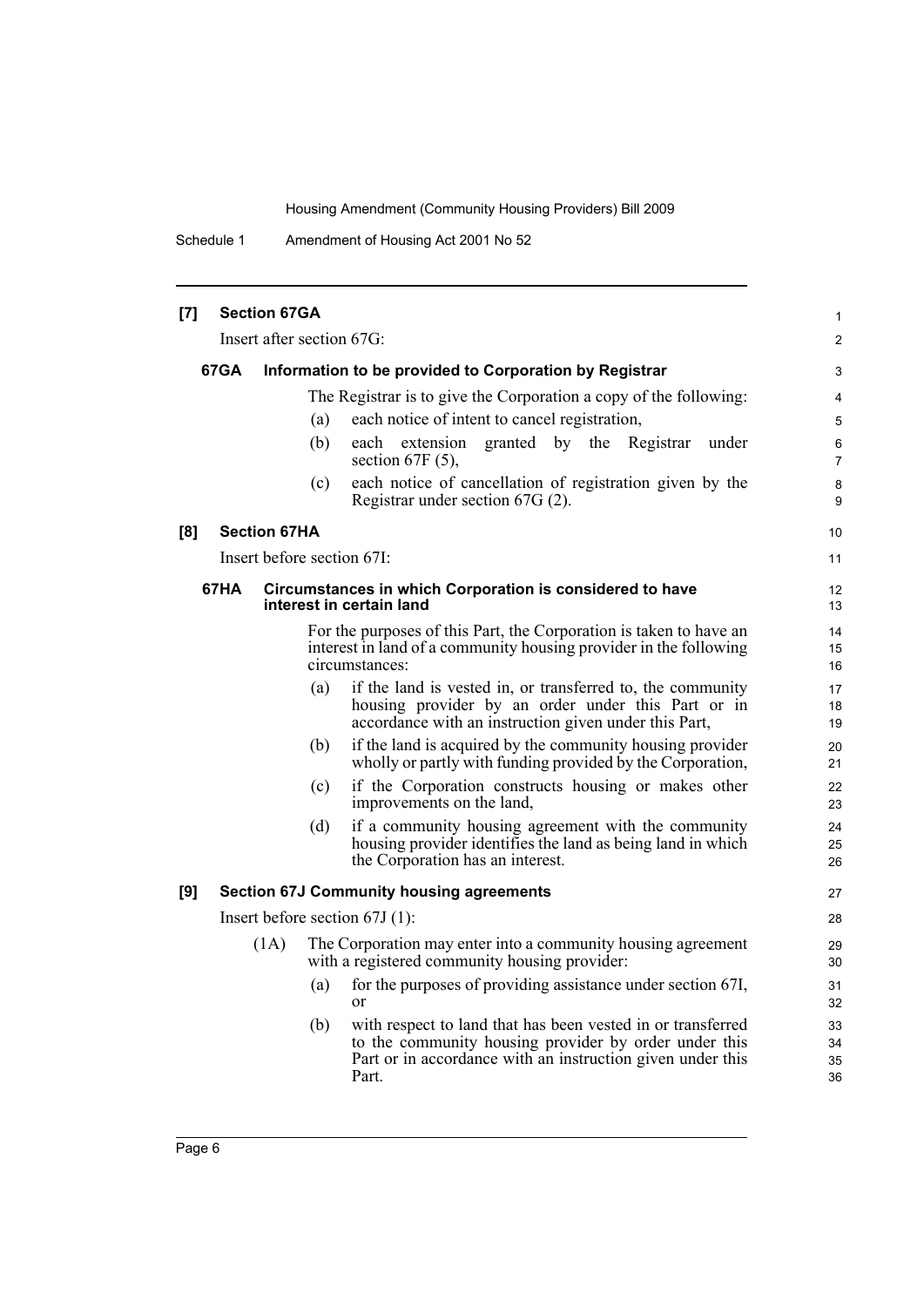Amendment of Housing Act 2001 No 52 Schedule 1

| [10] |     | Sections 67K-67N          |     |                                                                                                                                                                                                                                  | 1                                   |
|------|-----|---------------------------|-----|----------------------------------------------------------------------------------------------------------------------------------------------------------------------------------------------------------------------------------|-------------------------------------|
|      |     | Insert after section 67J: |     |                                                                                                                                                                                                                                  | 2                                   |
|      | 67K |                           |     | Conditions of community housing agreements relating to land in<br>which Corporation has an interest                                                                                                                              | $\ensuremath{\mathsf{3}}$<br>4      |
|      |     |                           |     | A community housing agreement may include conditions<br>relating to any land of the community housing provider<br>concerned in which the Corporation has an interest, including<br>conditions that have effect if:               | 5<br>$\,6\,$<br>$\overline{7}$<br>8 |
|      |     |                           | (a) | the community housing provider fails to use the land for<br>the purposes contemplated by the agreement, or                                                                                                                       | 9<br>10                             |
|      |     |                           | (b) | the community housing provider proposes to sell or<br>otherwise dispose of the land, or                                                                                                                                          | 11<br>12                            |
|      |     |                           | (c) | the registration of the community housing provider is<br>cancelled under this Act.                                                                                                                                               | 13<br>14                            |
|      | 67L |                           |     | No dealings in land in which Corporation has an interest without<br>consent of Corporation                                                                                                                                       | 15<br>16                            |
|      |     | (1)                       |     | A community housing provider must not transfer or otherwise<br>deal with land in which the Corporation has an interest unless:                                                                                                   | 17<br>18                            |
|      |     |                           | (a) | the Corporation consents to the transfer or other dealing, or                                                                                                                                                                    | 19                                  |
|      |     |                           | (b) | the transfer or other dealing is authorised, or is of a class<br>that is authorised, by a community housing agreement with<br>provider<br>that<br>community<br>housing<br>(an<br>exempt<br><i>transaction</i> ), or              | 20<br>21<br>22<br>23                |
|      |     |                           | (c) | a community housing agreement with the community<br>housing provider provides that this section does not apply<br>to the land concerned.                                                                                         | 24<br>25<br>26                      |
|      |     | (2)                       |     | The Corporation must not unreasonably withhold consent under<br>subsection $(1)$ (a).                                                                                                                                            | 27<br>28                            |
|      |     | (3)                       |     | The Registrar-General must, on application by the Corporation,<br>make a recording in the Register kept under the Real Property Act<br>1900 to signify that the land specified in the application is subject<br>to this section. | 29<br>30<br>31<br>32                |
|      |     | (4)                       |     | The application is to provide details of any exempt transactions.                                                                                                                                                                | 33                                  |
|      |     | (5)                       |     | If a recording under subsection (3) has been made by the<br>Registrar-General, the Registrar-General is not to register under                                                                                                    | 34<br>35                            |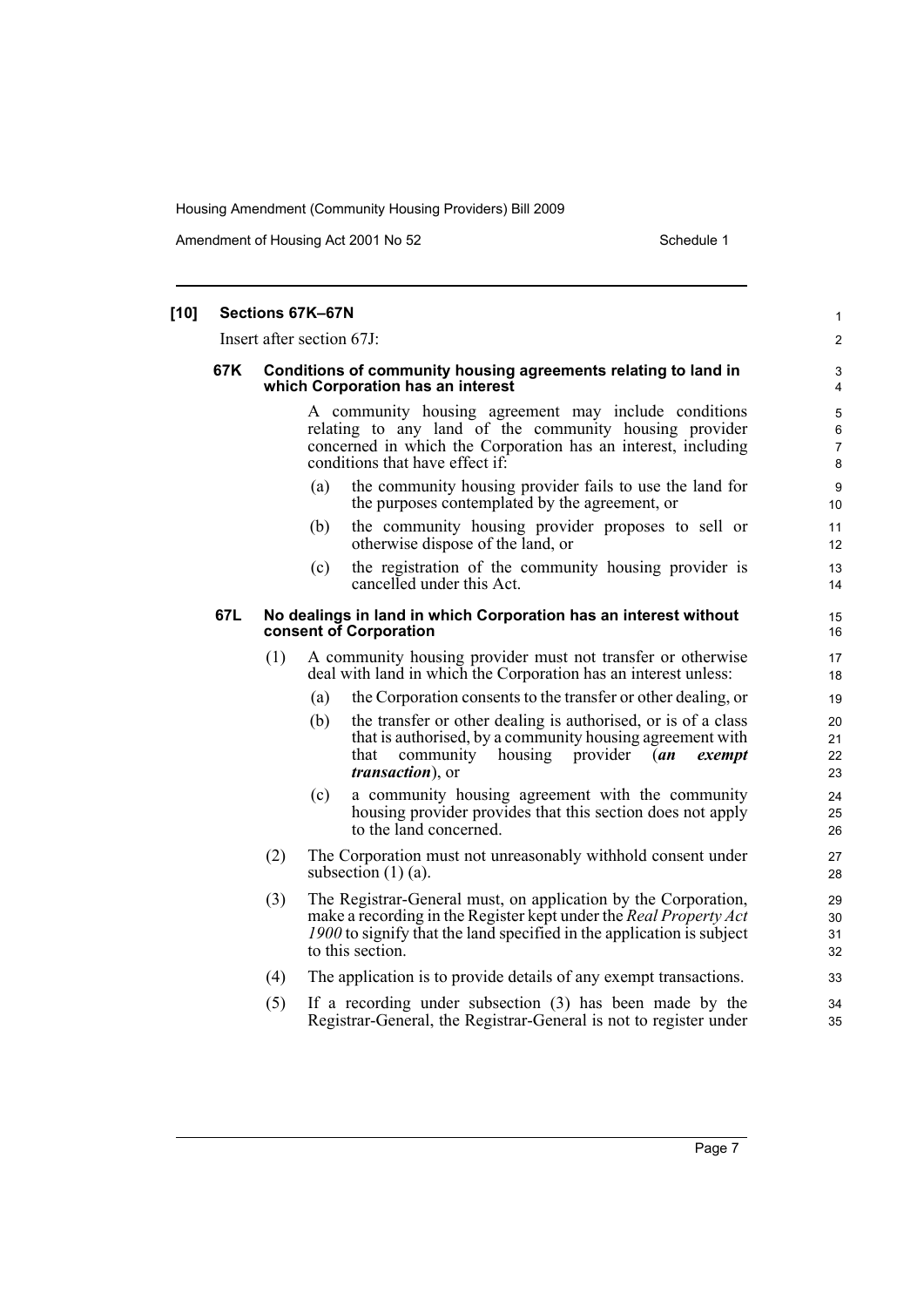the *Real Property Act 1900* a transfer of that land or any other dealing that is otherwise registrable under that Act unless:

- (a) the consent of the Corporation to the transfer or other dealing has been endorsed on the transfer or other dealing, or
- (b) the transfer or other dealing is an exempt transaction (as notified to the Registrar-General by the Corporation), or
- (c) the recording has ceased to have effect (as recorded by the Registrar-General under subsection (6)).
- (6) The Registrar-General must, on the application of the Corporation, make in the Register a recording to signify that a recording made under subsection (3) has ceased to have effect.
- (7) An application by the Corporation under this section is to be made in an approved form under the *Real Property Act 1900* and is to be accompanied by such fee, if any, as may be prescribed by the regulations under that Act.
- (8) If the Corporation makes an application under this section, the Registrar-General is not to inquire into whether the Corporation has an interest in the land concerned or into the terms of any community housing agreement.
- (9) This section does not affect the operation of any other prohibition or restriction relating to transfers or other dealings in land.

### **67M Creation of charge in agreement**

- (1) A community housing agreement may provide that land of a community housing provider that is a party to a community housing agreement is to be charged with the payment of money that is or may become payable under the agreement.
- (2) If the land is land to which the *Real Property Act 1900* applies, section 56 of that Act applies in respect of any such charge.

### **67N Agreements binding on community housing providers**

- (1) A community housing agreement is binding on the community housing provider to which it relates.
- (2) The Corporation may monitor the activities of a community housing provider to determine whether it is complying with the terms and conditions of a community housing agreement.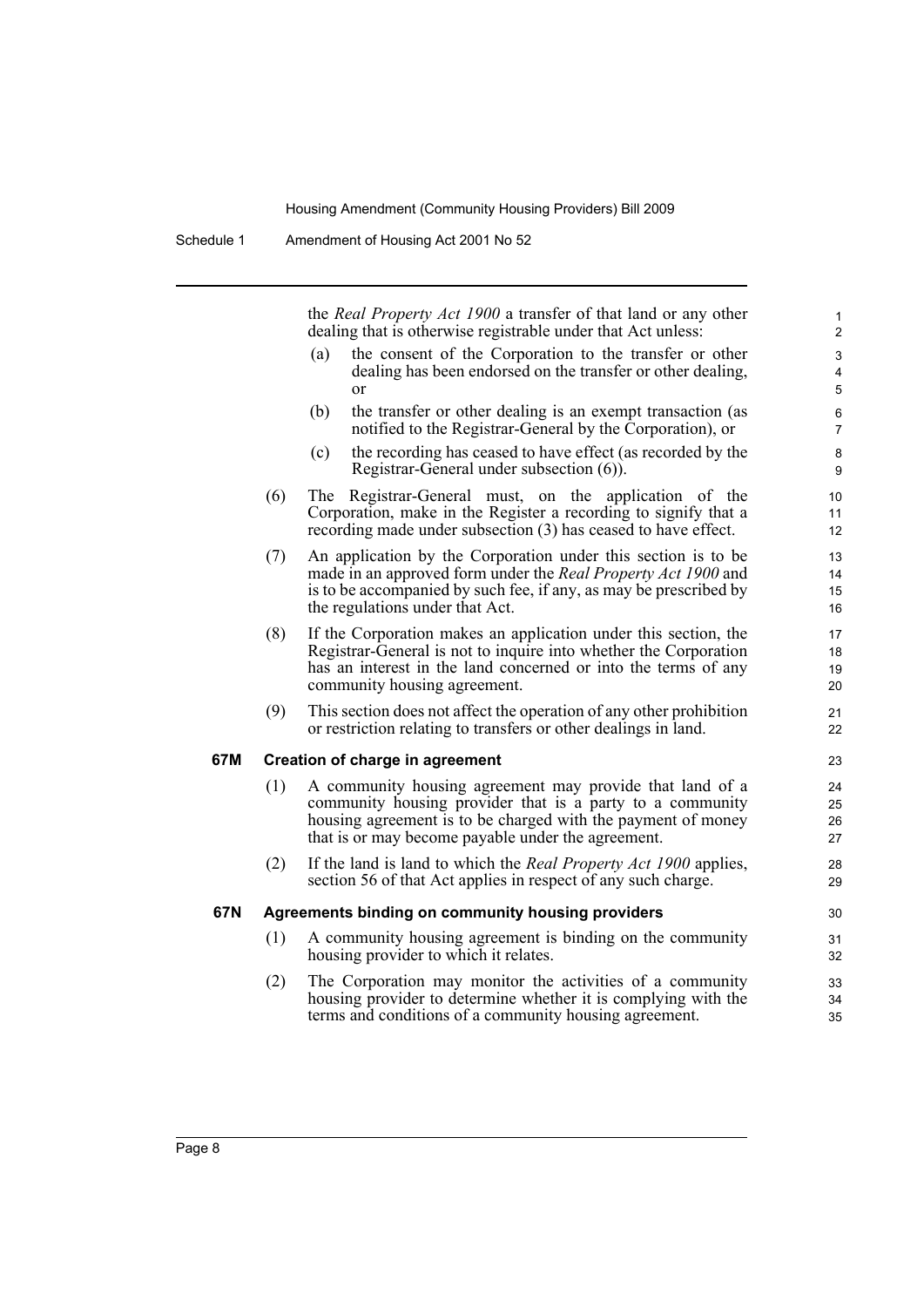Amendment of Housing Act 2001 No 52 Schedule 1

| $[11]$ |            |                   | Part 9A, Divisions 4-6<br>Insert before Part 10:                                                                                                                                                                              | $\mathbf{1}$<br>$\overline{2}$ |
|--------|------------|-------------------|-------------------------------------------------------------------------------------------------------------------------------------------------------------------------------------------------------------------------------|--------------------------------|
|        |            | <b>Division 4</b> | <b>Vesting of Corporation land in registered</b><br>community housing providers                                                                                                                                               | 3<br>$\overline{4}$            |
|        | <b>670</b> | provider          | Vesting of Corporation land in registered community housing                                                                                                                                                                   | 5<br>6                         |
|        |            | (1)               | The Governor may, by order published in the Gazette, vest land<br>owned by the Corporation in a registered community housing<br>provider that is a company registered under the Corporations Act<br>2001 of the Commonwealth. | $\overline{7}$<br>8<br>9<br>10 |
|        |            | (2)               | Land is authorised to be included in an order under this section<br>even if the land is subject to other interests.                                                                                                           | 11<br>12                       |
|        |            | (3)               | The vesting of the land in the registered community housing<br>provider takes effect:                                                                                                                                         | 13<br>14                       |
|        |            |                   | (a)<br>on the day specified in the order, or                                                                                                                                                                                  | 15                             |
|        |            |                   | if no day is specified in the order or the day specified in the<br>(b)<br>order occurs before the order is published in the Gazette,<br>on the day on which the order is published in the Gazette.                            | 16<br>17<br>18                 |
|        |            | (4)               | Subject to the other provisions of this section, land may be vested<br>by order under this section despite any requirement of any other<br>Act or law that relates to dealing with or disposing of the land.                  | 19<br>20<br>21                 |
|        | 67P        |                   | <b>Effect of vesting of land</b>                                                                                                                                                                                              | 22                             |
|        |            | (1)               | On the vesting date relating to land vested by order under this<br>Division, the land vests in the new owner for an estate in fee<br>simple:                                                                                  | 23<br>24<br>25                 |
|        |            |                   | without the need for any further conveyance, transfer,<br>(a)<br>assignment or assurance, and                                                                                                                                 | 26<br>27                       |
|        |            |                   | subject to any trusts, estates, interests, dedications,<br>(b)<br>conditions, restrictions and covenants to which the land<br>was subject immediately before the vesting date.                                                | 28<br>29<br>30                 |
|        |            | (2)               | On the vesting date relating to land vested by order under this<br>Division, the following provisions have effect:                                                                                                            | 31<br>32                       |
|        |            |                   | the rights or liabilities of the Corporation in relation to the<br>(a)<br>land become by virtue of this section the rights or liabilities<br>of the new owner,                                                                | 33<br>34<br>35                 |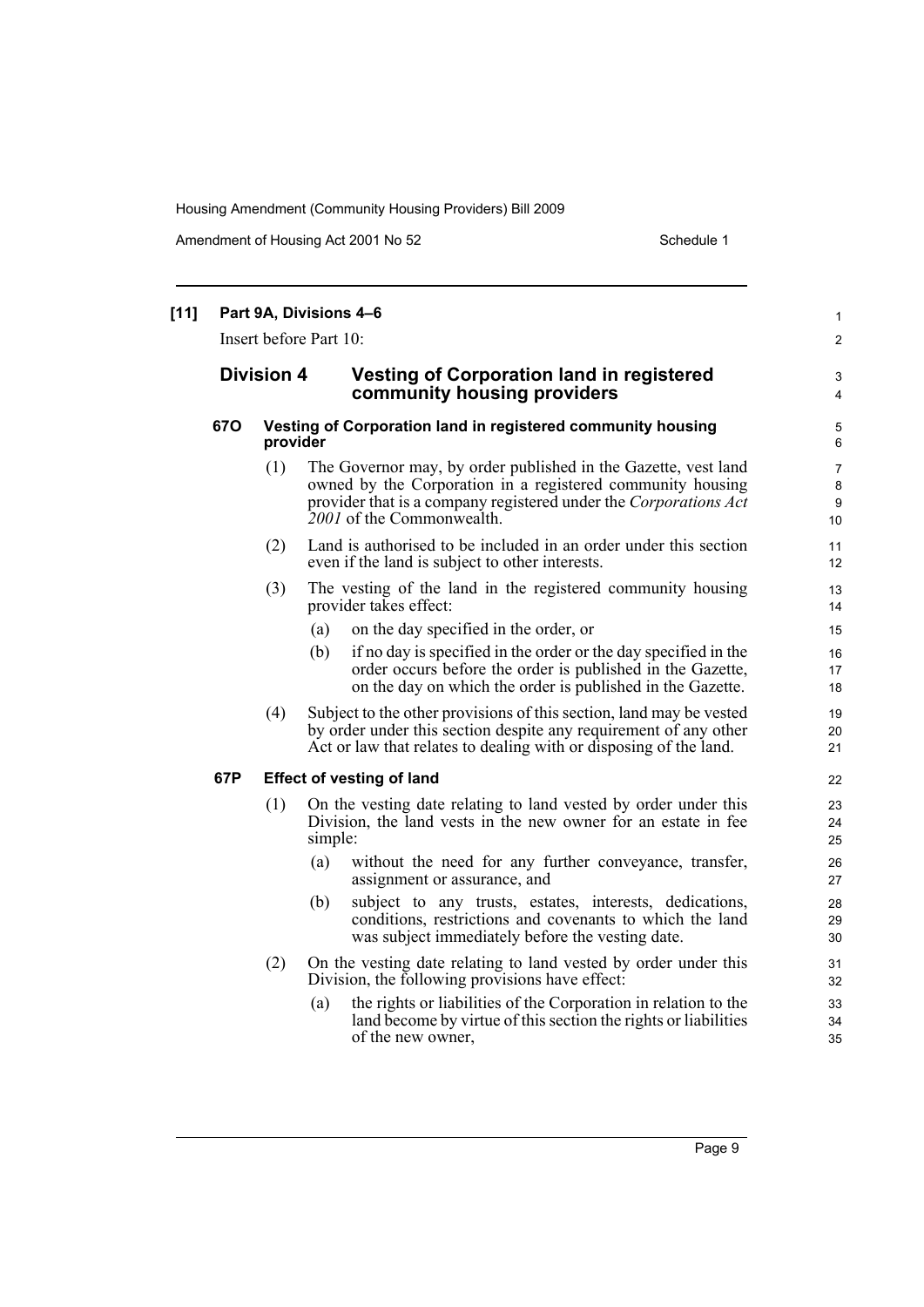| (b) | all proceedings relating to the land commenced before the   |
|-----|-------------------------------------------------------------|
|     | vesting date by or against the Corporation or a predecessor |
|     | of the Corporation and pending immediately before the       |
|     | vesting date are taken to be proceedings pending by or      |
|     | against the new owner.                                      |

26 27

- (c) any act, matter or thing done or omitted to be done in relation to the land before the vesting date by, to or in respect of the Corporation is (to the extent to which that act, matter or thing has any force or effect) taken to have been done or omitted by, to or in respect of the new owner,
- (d) the new owner has all the entitlements and obligations of the Corporation in relation to those assets, rights and liabilities that the Corporation would have had but for the order, whether or not those entitlements and obligations were actual or potential at the time the order took effect,
- (e) a reference in any Act, in any instrument made under any Act or in any document of any kind to the Corporation or a predecessor of the Corporation is (to the extent that it relates to that land or those rights or liabilities but subject to the regulations) to be read as, or as including, a reference to the new owner.
- (3) Regulations may be made for or with respect to the conversion of references to the Corporation in any document or class of document to references to the new owner as a consequence of any vesting of land under this Division.

### **Division 5 Provisions to protect Corporation's interest in land**

### **67Q Director-General may require information from registered community housing provider**

- (1) The Director-General may, by notice in writing, require a registered community housing provider or an officer of a registered community housing provider to do one or more of the following things:
	- (a) provide, in accordance with directions in the notice, such information relating to the assets and liabilities of the community housing provider or any financial matter relating to the community housing provider as is specified in the notice,
	- (b) produce, in accordance with directions in the notice, such records relating to the assets and liabilities of the community housing provider or any financial matter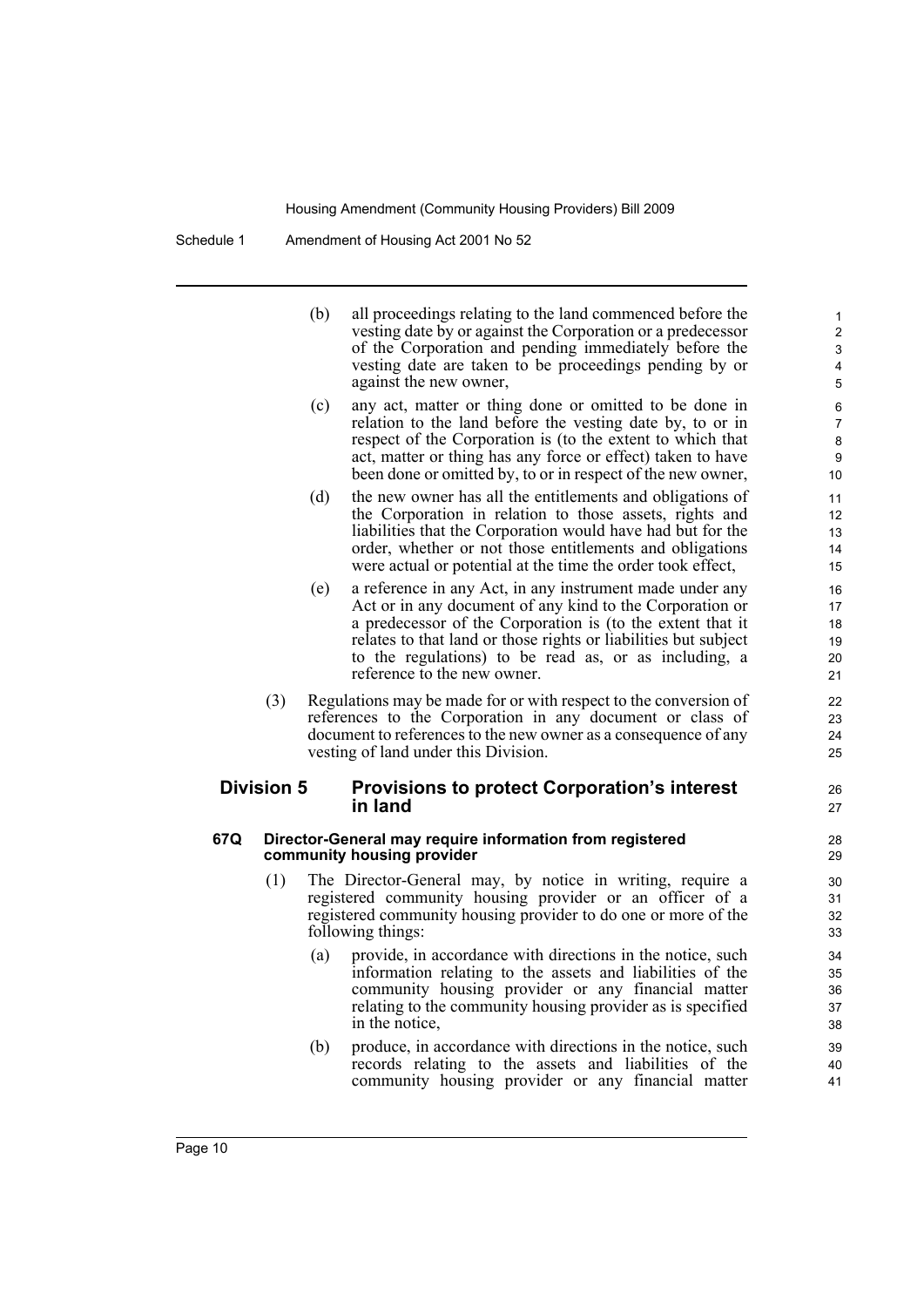Amendment of Housing Act 2001 No 52 Schedule 1

relating to the community housing provider as are specified in the notice and permit examination of the records, the taking of extracts from them and the making of copies of them, (c) authorise a person described in the notice to comply with a requirement of the kind referred to in paragraph (a) or (b),

- (d) furnish to the Director-General such authorisations and consents as the Director-General requires for the purpose of enabling the Director-General to obtain information (including financial and other confidential information) from other persons relating to the assets and liabilities of the community housing provider or any financial matter relating to the community housing provider.
- (2) A person who complies with a requirement of a notice under subsection (1) does not on that account incur a liability to another person.
- (3) A person who is the subject of a notice under subsection (1) must comply with a requirement of the Director-General contained in the notice.

Maximum penalty: 20 penalty units.

- (4) A reference in this section:
	- (a) to an asset of a registered community housing provider extends to an asset that was previously owned by the community housing provider but has been disposed of, and
	- (b) to a registered community housing provider includes a reference to a community housing provider whose registration has been cancelled.

### **67R Instructions to community housing provider in relation to land in which Corporation has an interest**

- (1) The Corporation may take action under this section in respect of a community housing provider that holds land in which the Corporation has an interest if:
	- (a) the provider's registration under this Part is cancelled, or
	- (b) the provider has become insolvent, or
	- (c) the land was vested in or transferred to the provider by order under this Part or in accordance with an instruction given under this Part and the provider failed to enter into a community housing agreement with the Corporation with respect to the land before the expiration of the period of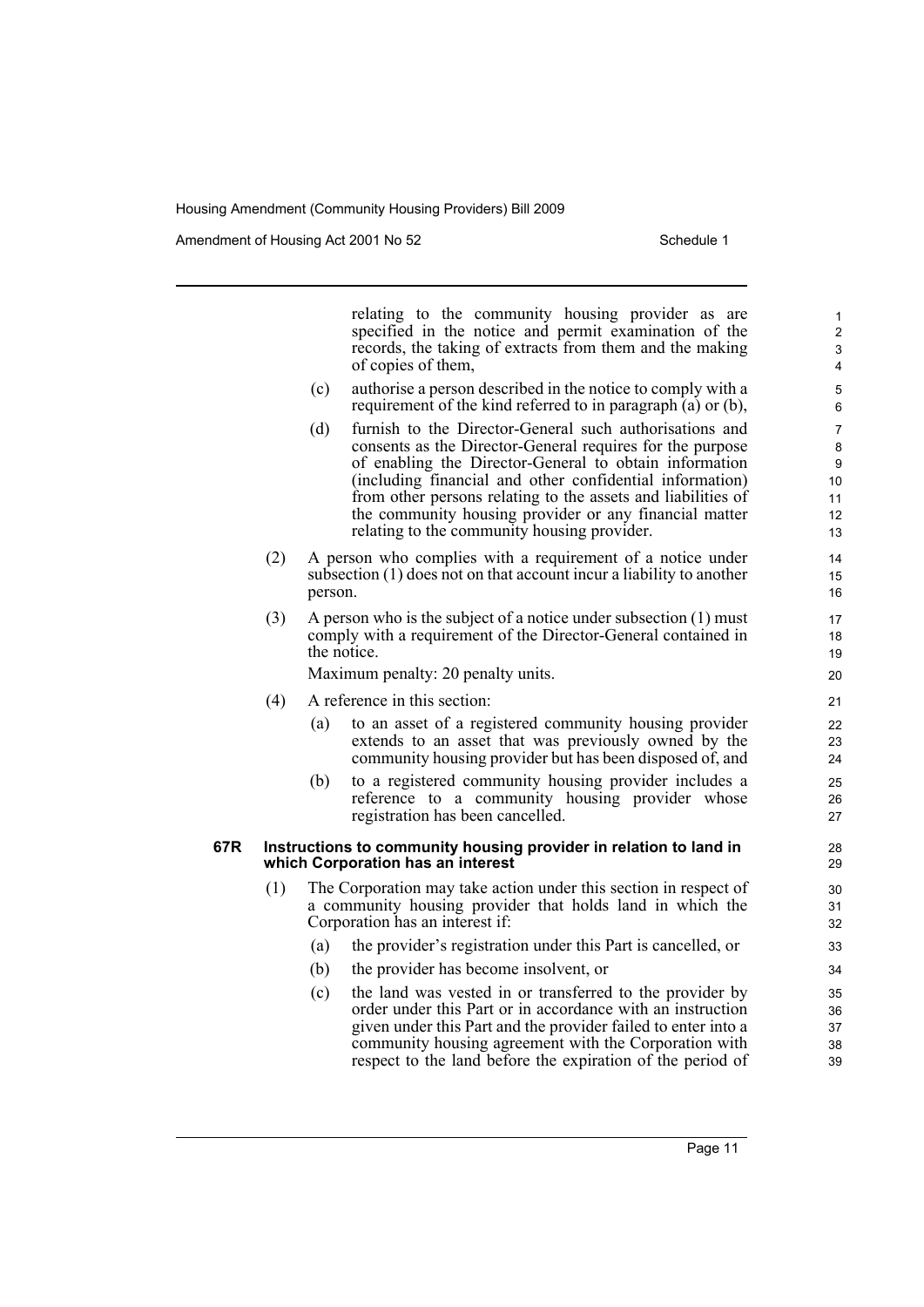40 days after that vesting or transfer or the expiration of such other period as may be prescribed by the regulations.

- (2) The Corporation may give instructions to a community housing provider or an officer of a community housing provider requiring:
	- (a) the transfer of land in which the Corporation has an interest so that it vests in the Corporation or in a specified registered community housing provider, or
	- (b) that a term or condition of a community housing agreement that is binding on the community housing provider be complied with.
- (3) A community housing provider or officer of a community housing provider to whom an instruction is given under this section must comply with the instruction.
- (4) Before giving an instruction under this section, the Corporation is to have regard to the following matters:
	- (a) the interests of any tenants of the community housing provider who may be affected,
	- (b) the interests of any creditors of the community housing provider who may be affected.
- (5) This section applies to land in which the Corporation has an interest only if the interest has been recorded under section  $67L(3)$ .

### **67S Displacement of Corporations Act 2001 (Cth) and other relevant legislation**

(1) Sections 67Q and 67R are declared to be Corporations legislation displacement provisions for the purposes of section 5G of the *Corporations Act 2001* of the Commonwealth in relation to the provisions of that Act generally.

**Note.** Section 5G of the *Corporations Act 2001* of the Commonwealth enables a State to displace the operation of the provisions of the Corporations legislation of the Commonwealth in favour of provisions of State laws that are declared under State law to be Corporations legislation displacement provisions for the purposes of that section. See, in particular, section 5G (4), (5) and (11) of the *Corporations Act 2001* of the Commonwealth in relation to the displacement effected by this section.

(2) Sections 67Q and 67R prevail to the extent of any inconsistency with the *Associations Incorporation Act 1984*, the *Associations Incorporation Act 2009* and the *Co-operatives Act 1992*.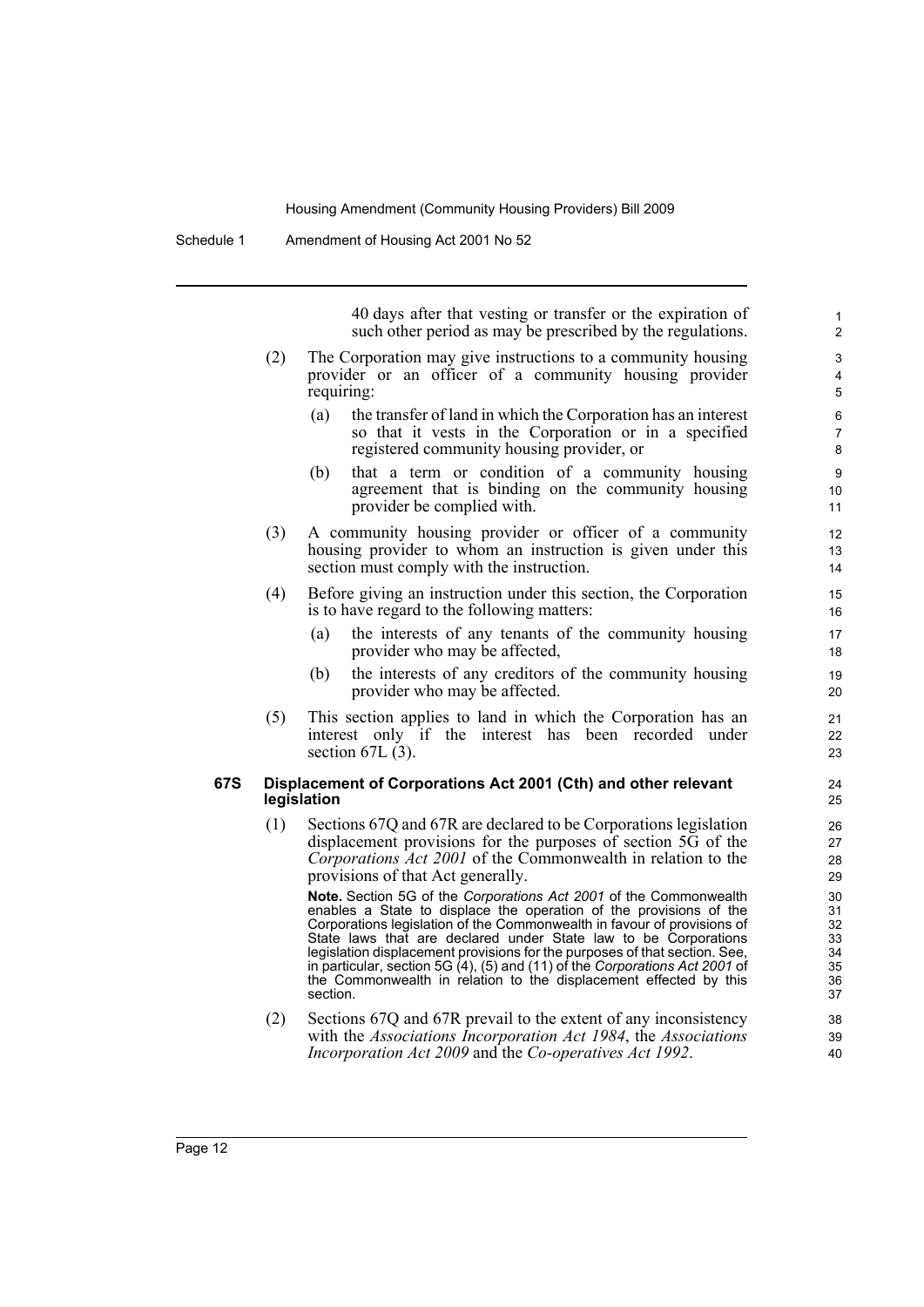Amendment of Housing Act 2001 No 52 Schedule 1

|     | <b>Division 6</b> |     | <b>Miscellaneous</b>                                                                                                                                                                                                         |                      |
|-----|-------------------|-----|------------------------------------------------------------------------------------------------------------------------------------------------------------------------------------------------------------------------------|----------------------|
| 67T |                   |     | Provisions relating to operation of Divisions 4 and 5                                                                                                                                                                        | $\overline{c}$       |
|     | (1)               |     | Compensation is not payable to any person or body in connection<br>with the operation of Division 4 or 5.                                                                                                                    | 3<br>4               |
|     | (2)               |     | The operation of Division 4 or 5 is not to be regarded:                                                                                                                                                                      | 5                    |
|     |                   | (a) | as a breach of contract or confidence or otherwise as a civil<br>wrong, or                                                                                                                                                   | 6<br>$\overline{7}$  |
|     |                   | (b) | as a breach of any contractual provision prohibiting,<br>restricting or regulating the assignment or transfer of<br>assets, rights or liabilities, or                                                                        | 8<br>9<br>10         |
|     |                   | (c) | as giving rise to any remedy by a party to an instrument, or<br>as causing or permitting the termination of any instrument,<br>because of a change in the beneficial or legal ownership of<br>any asset, right or liability. | 11<br>12<br>13<br>14 |
|     | (3)               |     | The operation of Division 4 or 5 is not to be regarded as an event<br>of default under any contract or other instrument.                                                                                                     | 15<br>16             |
|     | (4)               |     | No attornment to a person in whom property is vested or to whom<br>property is transferred under Division 4 or 5 by a lessee of the<br>previous owner of the property is required.                                           | 17<br>18<br>19       |
|     | (5)               |     | The operation of Division 4 or 5 includes the making of an order<br>under Division 4, the giving of instructions under Division 5 and<br>the taking of any action in compliance with such instructions.                      | 20<br>21<br>22       |
| 67U |                   |     | No duty payable in relation to vestings or transfers under Act                                                                                                                                                               | 23                   |
|     |                   | of: | Duty under the <i>Duties Act 1997</i> is not chargeable for or in respect                                                                                                                                                    | 24<br>25             |
|     |                   | (a) | a vesting or transfer of property effected under Division 4<br>or $5$ , or                                                                                                                                                   | 26<br>27             |
|     |                   | (b) | anything certified by the Minister as having been done in<br>consequence of such a vesting or transfer.                                                                                                                      | 28<br>29             |
| 67V |                   |     | No compensation payable by Crown                                                                                                                                                                                             | 30                   |
|     | (1)               |     | Compensation is not payable by or on behalf of the Crown in<br>connection with the operation of this Part.                                                                                                                   | 31<br>32             |
|     | (2)               |     | Without limiting subsection (1), compensation is not payable by<br>or on behalf of the Crown arising directly or indirectly from any<br>of the following:                                                                    | 33<br>34<br>35       |
|     |                   | (a) | the publication in the register kept under section 67C of<br>any notice of intent to cancel registration,                                                                                                                    | 36<br>37             |